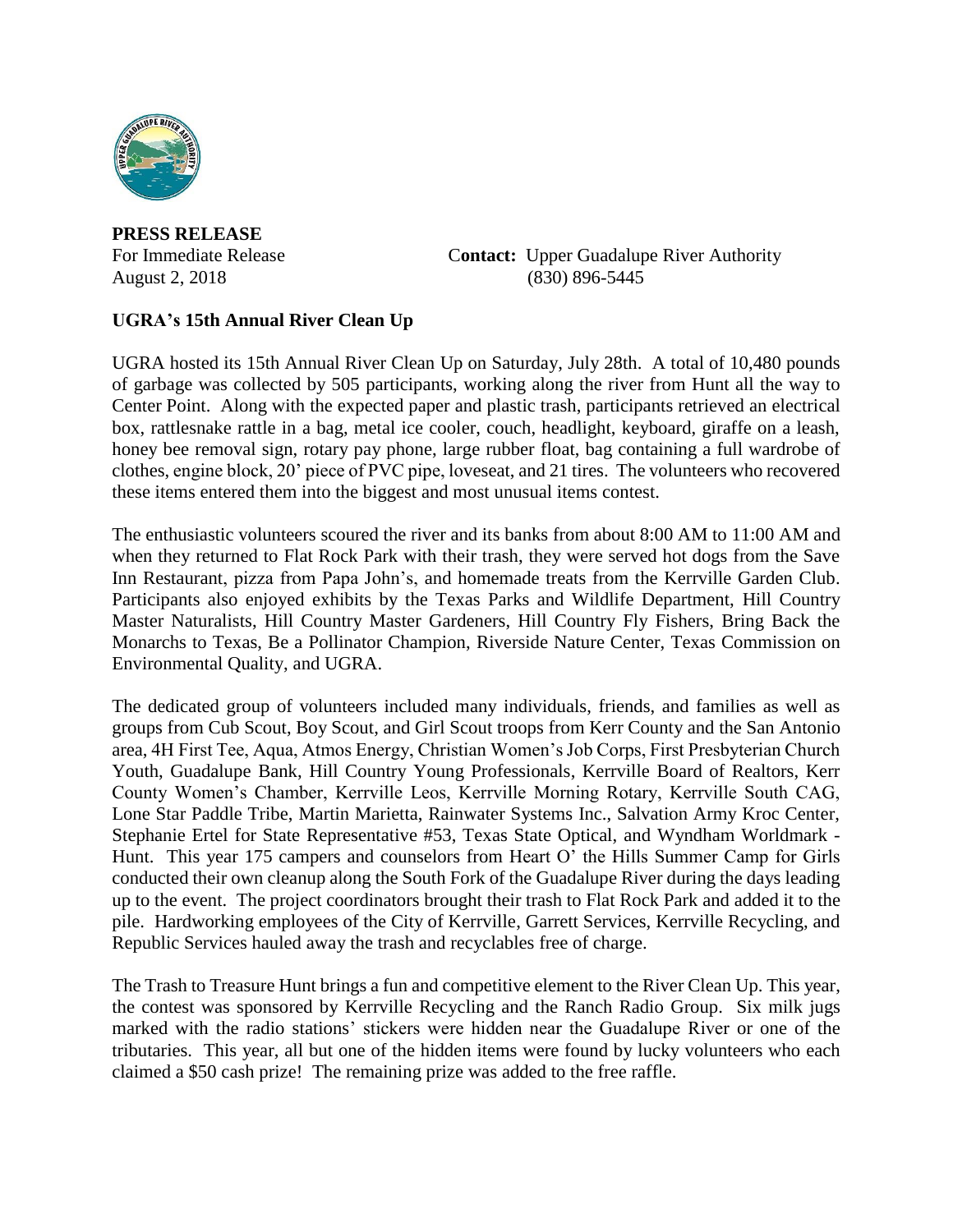"Much of the land in Kerr County drains to the Guadalupe River, so anything including paper, plastic, or metal can and will make its way to the river at some point. It's rewarding to see so many people working together to prevent this negative impact to our river. This one-time event raises the necessary awareness so all understand the importance of protecting the Guadalupe River which not only provides enjoyment to us but is an economic engine for the county," said Ray Buck, UGRA General Manager.

UGRA staff and board members distributed free t-shirts, refreshments, and raffle prizes to participants, as well as a prize to the first pre-registered volunteer. These items were made possible due to the generous donations from Aqua, Buckhorn Lake Resort, Centennial Bank, City of Kerrville, Garrett Services, Guadalupe Bank, HEB, James Avery Artisan Jewelry, Kerr County Soil & Water Conservation District, Kerr County Roller Derby, Kerr Screen Graphics, Keep Texas Beautiful, Kerrville Board of Relators, Kerrville Garden Club, Kerrville Kayak and Canoe, Kerrville Recycling, Martin Marietta, Natural Resources Conservation Service, Papa John's, Ranch Radio Group, Randy & Lisa's Save Inn Restaurant, Republic Services, Riverside Nature Center, Security State Bank & Trust, The Cailloux Foundation, The Music Maker, The River 106.1, and Wheatcraft, Inc. "Each year I am blown away by the generosity of our sponsors and the enthusiasm of our volunteers. It is a privilege to live in a community where people willingly dedicate their Saturday morning to this hot and dirty job while keeping a smile on their face. In addition to the participants, we have dozens of other volunteers supporting the event and ensuring the day runs smoothly. I am so thankful for their dedication of time and effort," said Tara Bushnoe, UGRA Natural Resources Coordinator.

All volunteers received an 15<sup>th</sup> Annual River Clean Up t-shirt. The t-shirt was designed by young Kerr County artist, Kiersten Adams, whose artwork won the t-shirt design contest earlier this year.

The Annual River Clean Up is just one component of UGRA's Trash Free Initiative. UGRA contracts with Garrett Services of Kerrville to pick up litter at 15 low water crossings year-round. The amount of trash these crews collect is staggering – over 43,000 pounds in 2017 alone. As a proactive measure to reduce littering, this summer UGRA is funding litter patrols with licensed peace officers at the most popular river crossings to promote the message, "pack it in…pack it out." In addition, UGRA's environmental education programs focus on preserving the water quality of the Guadalupe River.

## **Let's Keep** *Our* **River Clean**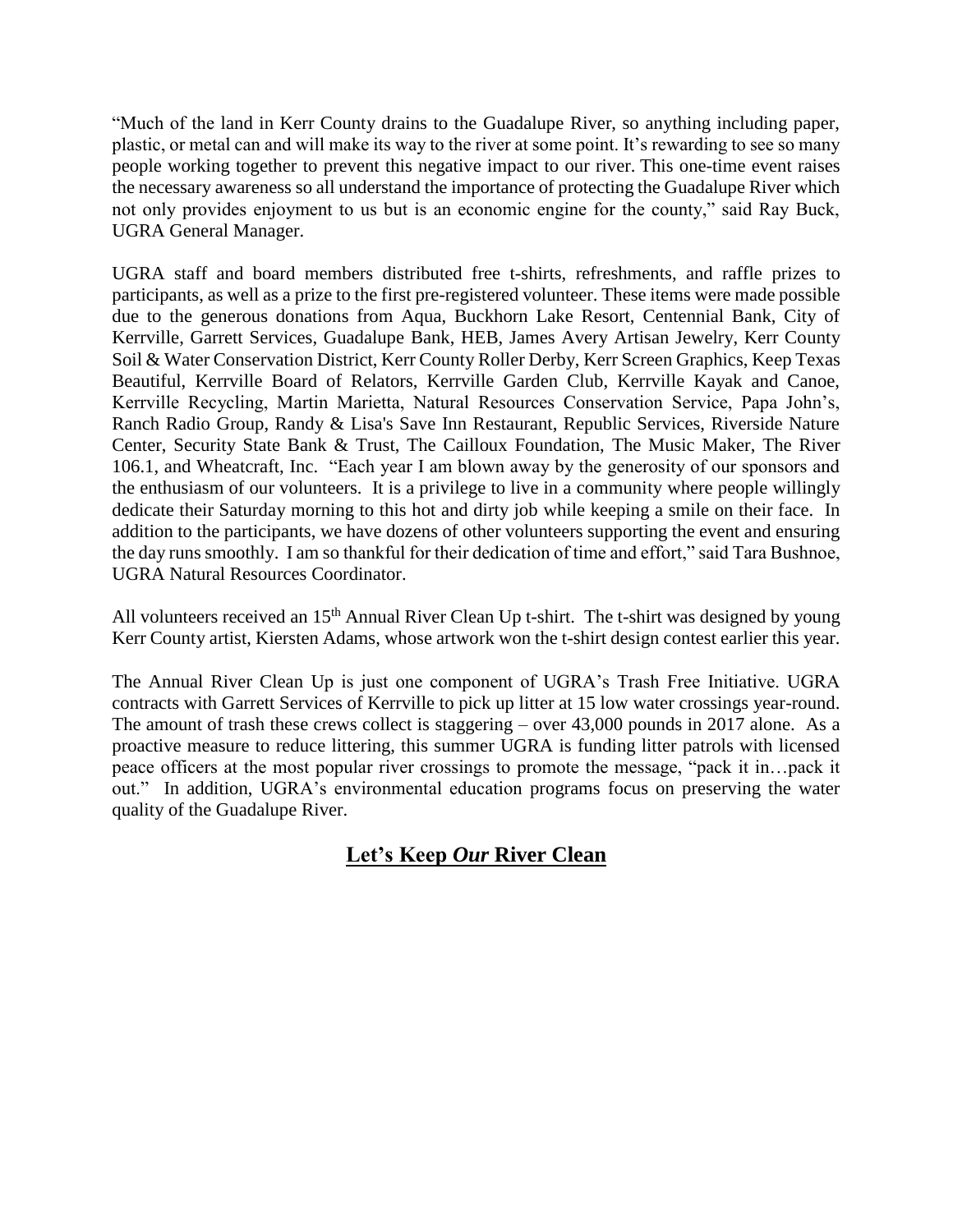

Volunteers picking up trash at the 15<sup>th</sup> Annual River Clean Up. Photo by Kayla LaMartina



Volunteers help unload vehicles and sort trash. Photo by Kayla LaMartina